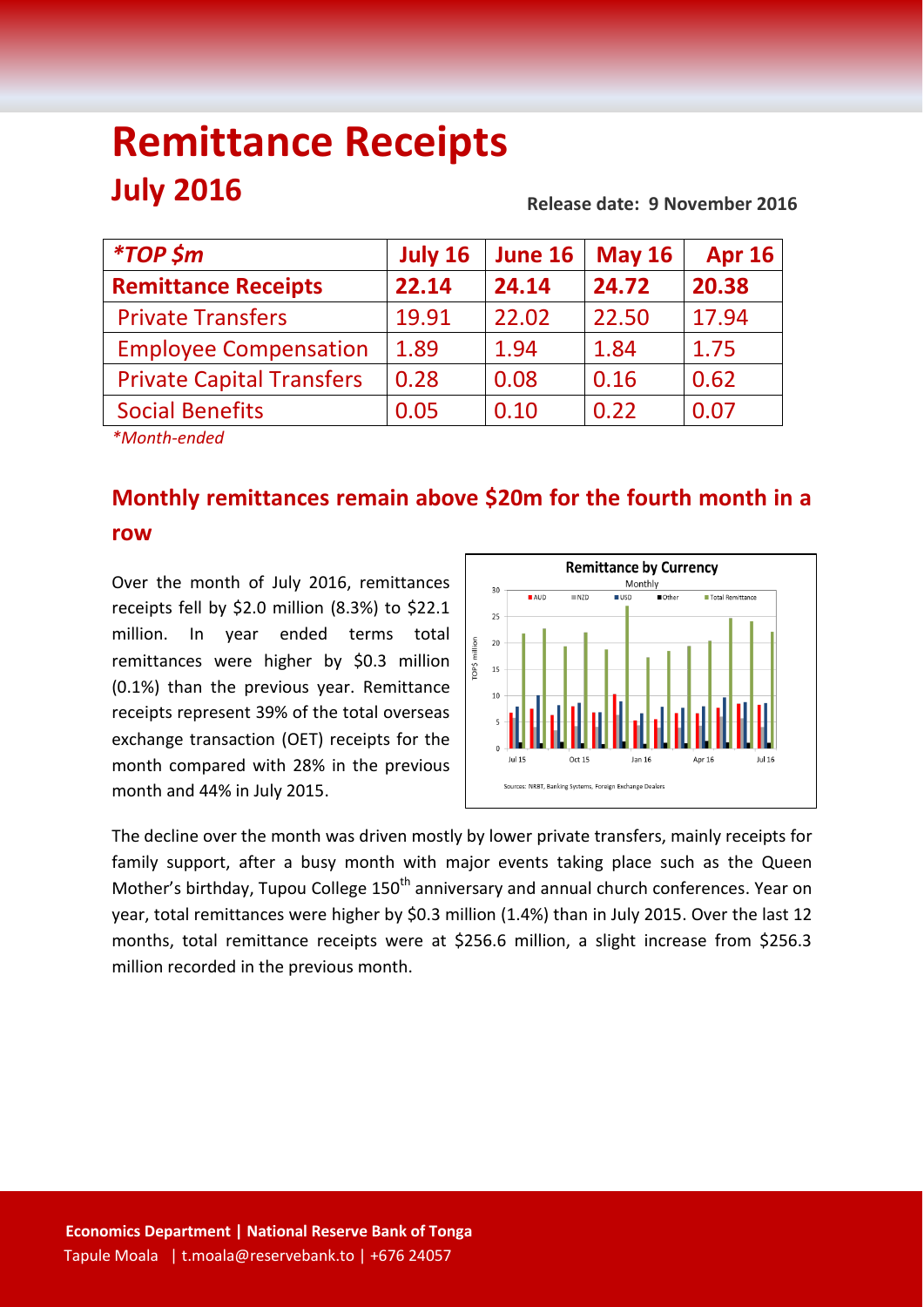Over the month of July, remittances receipts in the major currencies fell with the exception of receipts in Euro (EURO), British bound (GBP) and Japanese Yen (JNY). The bulk of the decline was denominated in the New Zealand Dollar (NZD) of \$1.7 million, followed by the Australian Dollar (AUD) which fell by \$0.228 million and remittances in United States Dollar

(USD) decreased by \$0.17 million. USD continues to be the dominant currency for receipts of remittances, representing 39% (\$8.7 million) of the total remittances compared to 37% in June. AUD followed closely at 37% (\$8.3 million) rising from 35% last month, while the remittances received in NZD fell from 24% to 18% (\$4.1 million). Recognised seasonal employees (RSE) groups returning from New Zealand in



May and June largely attributed to the decline in remittances received in NZD in July.

Foreign Exchange Dealers (FEDs) continue to be the most preferred channel for receipt of remittances. Around 88% (\$19 million) of the total remittances for the month were received via FEDs.

#### **Private Transfers**

Total private transfers decreased by 10% (\$2.1 million) which contributed to the overall decline in remittances over the month. Despite the monthly decline in private transfers, July ranks as the third highest month so far throughout 2016. Private transfers represent 90% (\$20 million) of the total remittance receipts and 35% of the total OET receipts in July. Family support received via FEDs in NZD fell by 27% (\$1.2 million) to \$3.2 million during the month; the depreciation of the NZD against the TOP in July may have contributed to this declining trend. Receipts via FEDs in AUD, on the other hand, rose by 1.5% (\$0.1 million), which may be a result of the appreciation of the AUD against the TOP.

#### **Employee Compensation<sup>1</sup>**

**.** 

Compensation of employees slightly fell by 3% (\$0.05 million) over the month to \$1.9 million. This was driven mostly by a 23% (\$0.3 million) decrease in receipts from the Recognised Seasonal Employer Scheme (RSE) over the month, which more than offset an increase in other wages and salaries of \$0.2 million, particularly local experts serving foreign organisations. Consolidated total for the last 12 months for employee compensation reached a total of \$18.0 million, of which \$7.8 million are receipts from RSEs and the

 $1$  Employee compensation is the sum of wages and salaries from the Recognised Seasonal Employer (RSE) program, Tongan residents working short term overseas, and resident employees serving foreign organizations.